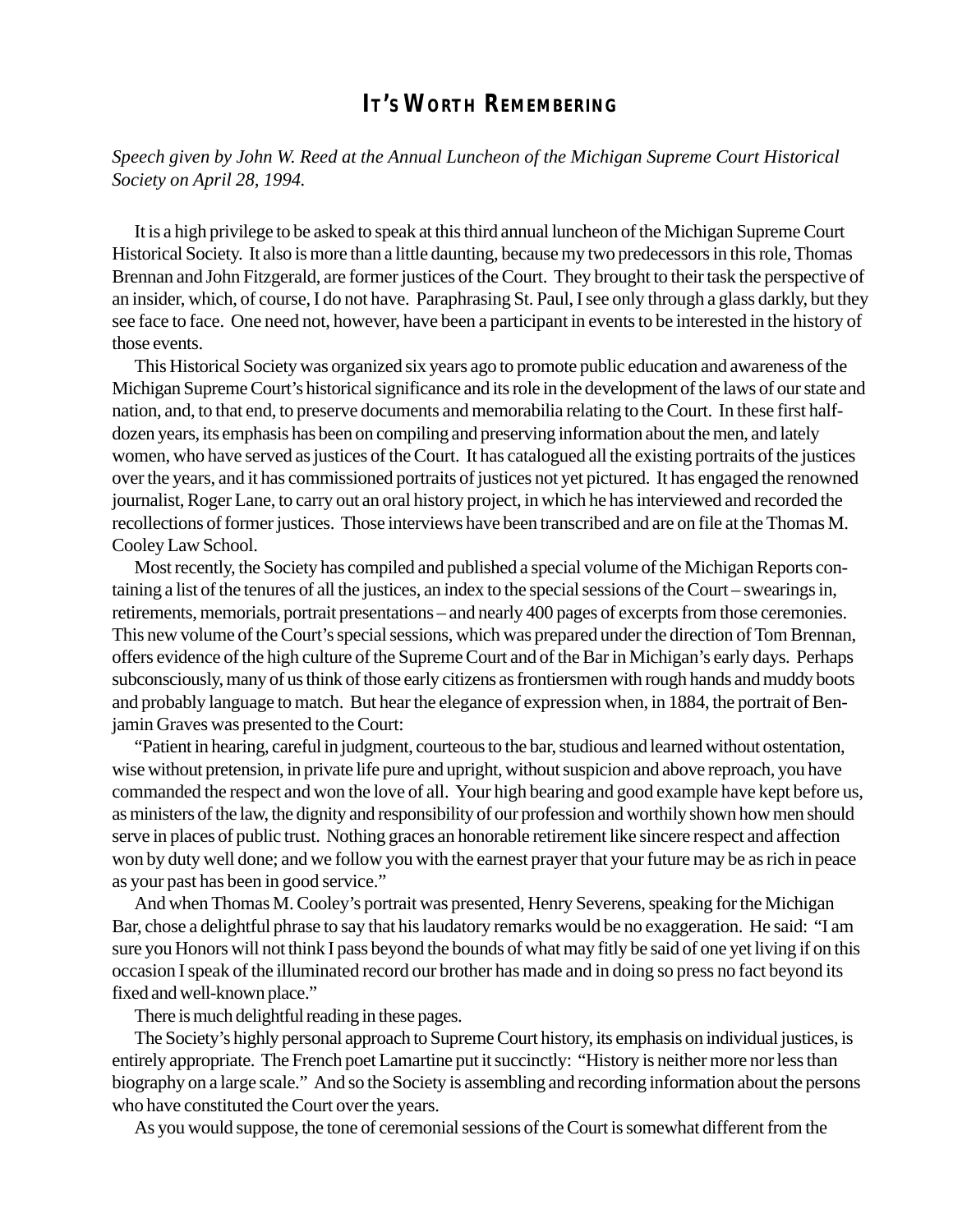informal recollections gathered in the oral history project. The former are essentially laudatory; when weakness or foible is mentioned, it is softened by affection. The oral histories, on the other hand, are much more candid. None that I have seen is bitter, but likes and dislikes are stated frankly, and behind-thescenes conversations and events throw light on Court developments over the last half century. They will be of value to judges, lawyers, and other scholars who seek to divine the mind of the Court.

Let me share with you a random sample of things I have learned from the materials that have been compiled.

First, some interesting numbers drawn from the lists in the first section of the Historical Society volume of the Michigan Reports.

In the Supreme Court's 158 years, there have been 107 different justices. That means that, on average, there were two new justices every three years. The longest tenure, 32 years, belongs to James V. Campbell, who served from 1858 to 1890. His more famous contemporary, Thomas M. Cooley, served 22 years (1863-1885). In our time, the longest tenures have been held by Henry M. Butzel, 26 years (1929-1955) and John R. Dethmers, 25 years (1946-1971). Justice Levin is at 21 and counting.

Of the 107 justices, three have been women: Mary Coleman, Dorothy Riley, and Patricia Boyle; and three have been blacks (not including Eugene Black): Otis Smith, Dennis Archer, and Conrad Mallett. Those unpleasant numbers look a little better if we start counting in 1961, the year Otis Smith went on the bench. Of the 20 new justices beginning with him, three have been women and three blacks – 15% each and 30% total. Much distance remains to be traveled, but we have moved ahead from the first 136 years, in which the numbers were zero and zero.

Fifty-seven of the 107 justices – more than half- have served as Chief Justice, sometimes a single term, sometimes consecutive terms, and sometimes intermittent terms. The semi-pattern of rotating chiefs began early. The first eight Chief Justices served terms of 6, 1, 5, 4, 2, 2, 1, and 9 years. Then, for the next dozen years or so, the position rotated primarily among the Famous Four: Cooley, Campbell, Christiancy, and Graves. Serving one or two years at a time, Cooley and Campbell had three separate terms, Christiancy one, and Graves two. The two longest tenures as Chief Justice are nine years and belong to George Martin, in the Court's early days, and to John Dethmers, who served on three different occasions.

Two years ago at this luncheon, Tom Brennan recalled Otis Smith's observation that the change of just one person on the Court changes its chemistry and makes it, in effect, a substantially different Court. By his count, there have been 88 different Courts in these 158 years. A Court that changes so often presents a challenge to anyone who seeks to analyze its jurisprudence. It can be a little like the familiar comment about Michigan's changeable weather: If you don't like it, wait a minute.

When I arrived in Ann Arbor as a young teacher, the Michigan Supreme court was widely regarded as a conservative court. Later appointments often have been moderate or more liberal. I'm not sure what those labels mean, but the humorist Mort Sahl recently defined them for us: "A liberal," he said, "is someone who believes in busing by is repelled by school prayer. A conservative is someone who is repelled by busing and believes in school prayer. And a moderate would like to compromise between these two extremes and perhaps have prayer on the bus."

Perhaps most intriguing of all are the reminiscences of former justices now transcribed from the tapes of their interviews. Running into the hundreds of single-spaced pages, they hold a world of illuminating anecdotes and information abou the justices and their interrelationships. I have by no means read them all, and there is time to mention only a little of what I have read.

There is much about how the justices actually did their work. Justices Souris and Talbot Smith, for example, would spend the night at the Kellogg Center, on the MSU campus, rather than at a hotel, so that they might eat and work in peace away from the politicians and lobbyists who flooded the hotels. And I suppose all of you remember that at one time briefs and other papers relating to a case were given in advance of argument only to the justice to whom it had been assigned. Then there were the infamous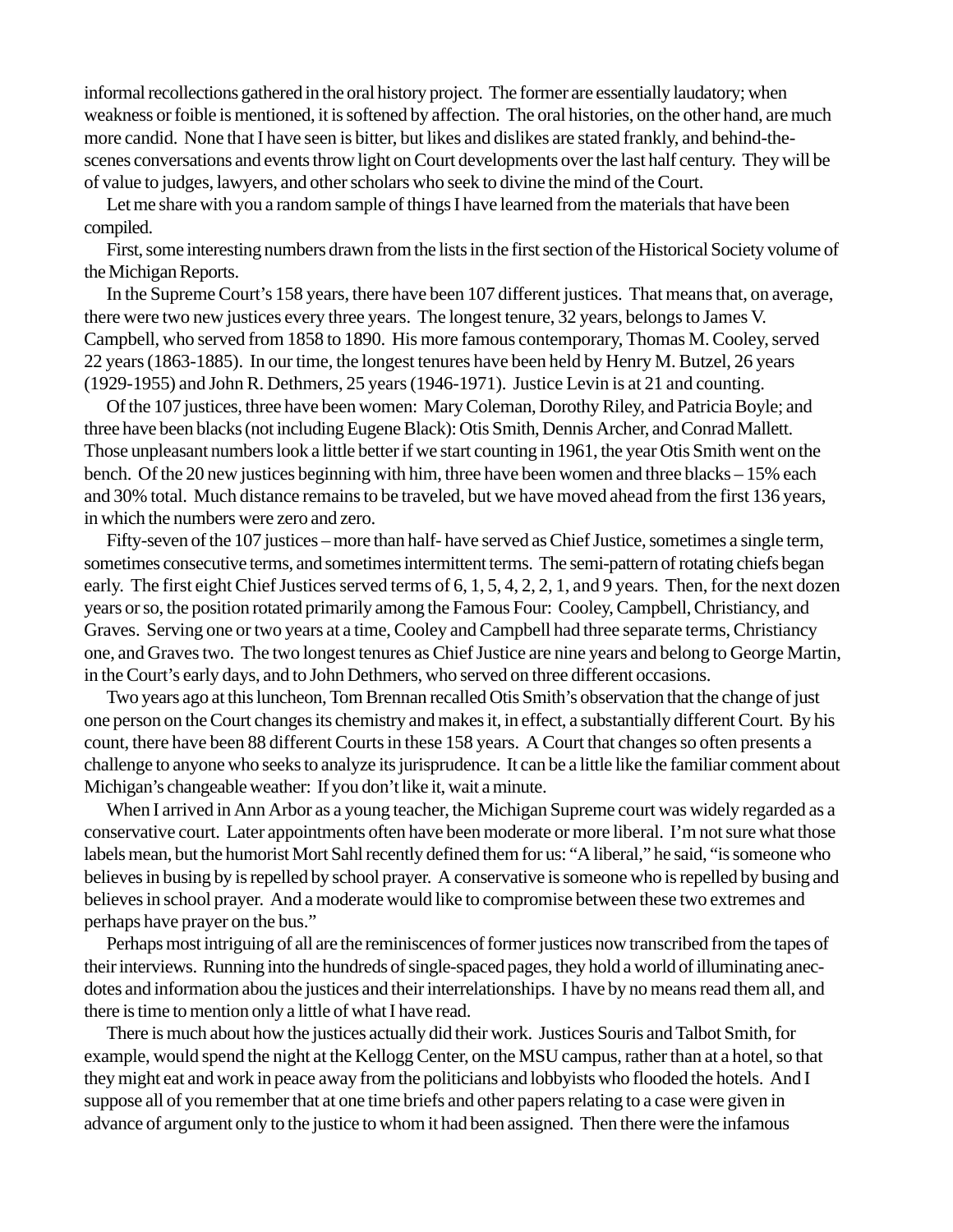"window matters" and "window reports." The oral histories record the personalities and dynamics that change those practices so that all justices began to receive and study the motions and briefs. And one could go on and on.

But in the few minutes remaining, let me choose anecdotes about just one justice – Justice Black – to give you the flavor of the oral histories. Surely no justice was personally more complex or problematic than the talented, prolific Eugene Black.

Justice Souris recounts the story of Black's role in the famous 1960 case of *Stoliker v. The Board of State Canvassers*. At issue was whether the Michigan constitution required a different vote for the call of a constitutional convention than it required for a constitutional amendment. Souris had just arrived as a new justice at the beginning of January, when Black handed him a 56-page opinion he had written in the *Stoliker* case and asked whether Souris might join him in the opinion. Souris said, "You must be out of your mind. I was a member of the Board of State Canvassers. How can I participate as a justice?" To which Black replied, "That doesn't matter." But that is not the oddest part of it. The *Stoliker* case hadn't even been argued! It was scheduled for oral argument the next day, and yet, Justice Black's opinion was already written. When the Court sat on the morrow, Justice Souris withdrew, as planned. But at the end of the arguments, Black announced from the bench that he had prepared his opinion in the case, which he had filed with the clerk with sufficient copies for distribution to the press – who, by the way, had been alerted and filled the courtroom. A few days later, Souris, the newest justice, moved to strike Black's opinion on the ground that it was "precipitous." (That particular ground probably wouldn't work in England, where opinions are often delivered instanter.) Justice Talbot Smith ultimately wrote the *Stoliker* opinion. According to the official report, "Souris, J., did not sit" and "Bla, J., took no part in the decision of this case." Souris says that he and others have copies of Black's abortive opinion.

That kind of impetuosity appears again and again in accounts of Justice Black. On one occasion, Chief Justice Dethmers physically had to step between Black and another justice who were about to come to blows. Souris once asked Justice Black why he found it so necessary to vent his spleen. His response was revealing. He said, "If, throughout your life, your friends had thwarted you, you'd understand me a little better. When I played guard on a semi-pro football team, the only time I ever got the ball and was able to run for a touchdown, one of my teammates tackled me." That telling statement made me think of Judge Jerome Frank's view that, as a condition of elevation to the bench, all judges should be psychoanalyzed, so that they might know their own biases. Finally, on a lighter note is a delightful Eugene Black story told by Tom Brennan. For a time, Black's seat at the bench was at the right-hand end. On the paneled wall behind him, over his shoulder, hung the portrait of a long-ago justice. The justice had been portrayed with a pained, dyspeptic countenance that, it was often said, looked as if he were passing gas. An advocate before the Court, asking the Court to overturn an earlier case, said, "In that case, your honors, the Court 'aired.' "You're wrong," said Justice Black. "If anything, we erred." And pointing toward the portrait, he said, "If we had 'aired,' we would have looked like that."

The materials this Society is gathering and preserving report events lighthearted and troubling, important and trivial. Some actions seem to reveal pettiness. Others exemplify nobility of spirit – for example, the extraordinary help that members of the court, particularly Eugene Black, gave to Justice Harry Kelly in his time of poor health. But, in the aggregate they show a remarkable body of men and women who have exercise their will and wisdom in the service of this great institution and of the people of the state of Michigan.

It is indeed the view of the Michigan Supreme Court Historical Society that a knowledge of the history of the Supreme Court and its justices is vital to those who make decisions about Michigan's tomorrow. The minds and hearts of all of us are enlarged by an awareness of the lives of the men and women who have brought us to this good hour. In the quaint words of the 16<sup>th</sup> century poet John Skelton, "History makes us some amends for the shortness of life."